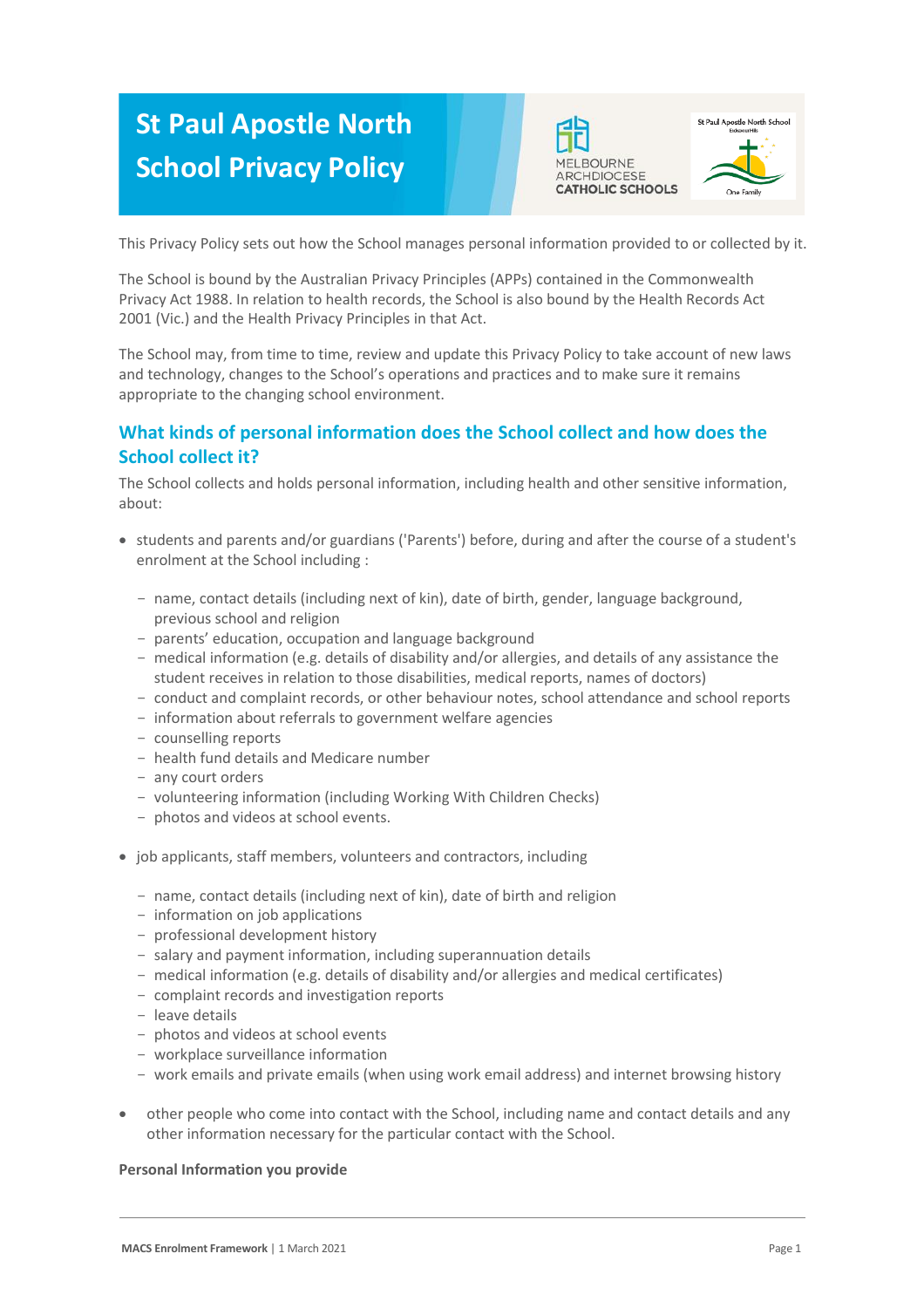The School will generally collect personal information held about an individual by way of forms filled out by Parents or students, face-to-face meetings and interviews, emails and telephone calls. On occasions people other than Parents and students (such as job applicants and contractors) provide personal information to the School.

#### **Personal Information provided by other people**

In some circumstances the School may be provided with personal information about an individual from a third party, for example a report provided by a medical professional or a reference from another school The type of information the School may collect from another school may include:

- academic records and/or achievement levels
- information that may be relevant to assisting the new school meet the needs of the student including any adjustments

#### **Exception in relation to employee records**

Under the Privacy Act, the Australian Privacy Principles do not apply to an employee record. As a result, this Privacy Policy does not apply to the School's treatment of an employee record where the treatment is directly related to a current or former employment relationship between the School and employee. The School handles staff health records in accordance with the Health Privacy Principles in the Health Records Act 2001 (Vic.).

#### **Anonymity**

The School needs to be able to identify individuals with whom it interacts and to collect identifiable information about them to facilitate the delivery of schooling to its students and its educational and support services, conduct the job application process and fulfil other obligations and processes. However, in some limited circumstances some activities and interactions with the School may be done anonymously where practicable, which may include making an inquiry, complaint or providing feedback.

# **How will the School use the personal information you provide?**

The School will use personal information it collects from you for the primary purpose of collection, and for such other secondary purposes that are related to the primary purpose of collection and reasonably expected by you, or to which you have consented.

Students and Parents: In relation to personal information of students and Parents, the School's primary purpose of collection is to enable the School to provide schooling to students enrolled at the School (including educational and support services for the student), exercise its duty of care and perform necessary associated administrative activities which will enable students to take part in all the activities of the School. This includes satisfying the needs of Parents, the needs of the student and the needs of the School throughout the whole period the student is enrolled at the School.

The purposes for which the School uses personal information of students and Parents include:

- to keep Parents informed about matters related to their child's schooling, through correspondence, newsletters and magazines
- day-to-day administration of the School
- looking after students' educational, social and medical wellbeing
- seeking donations and marketing for the School
- to satisfy the School's legal obligations and allow the School to discharge its duty of care
- to satisfy the School service providers' legal obligations, including the Catholic Education Commission of Victoria Ltd (CECV) and the Catholic Education Offices.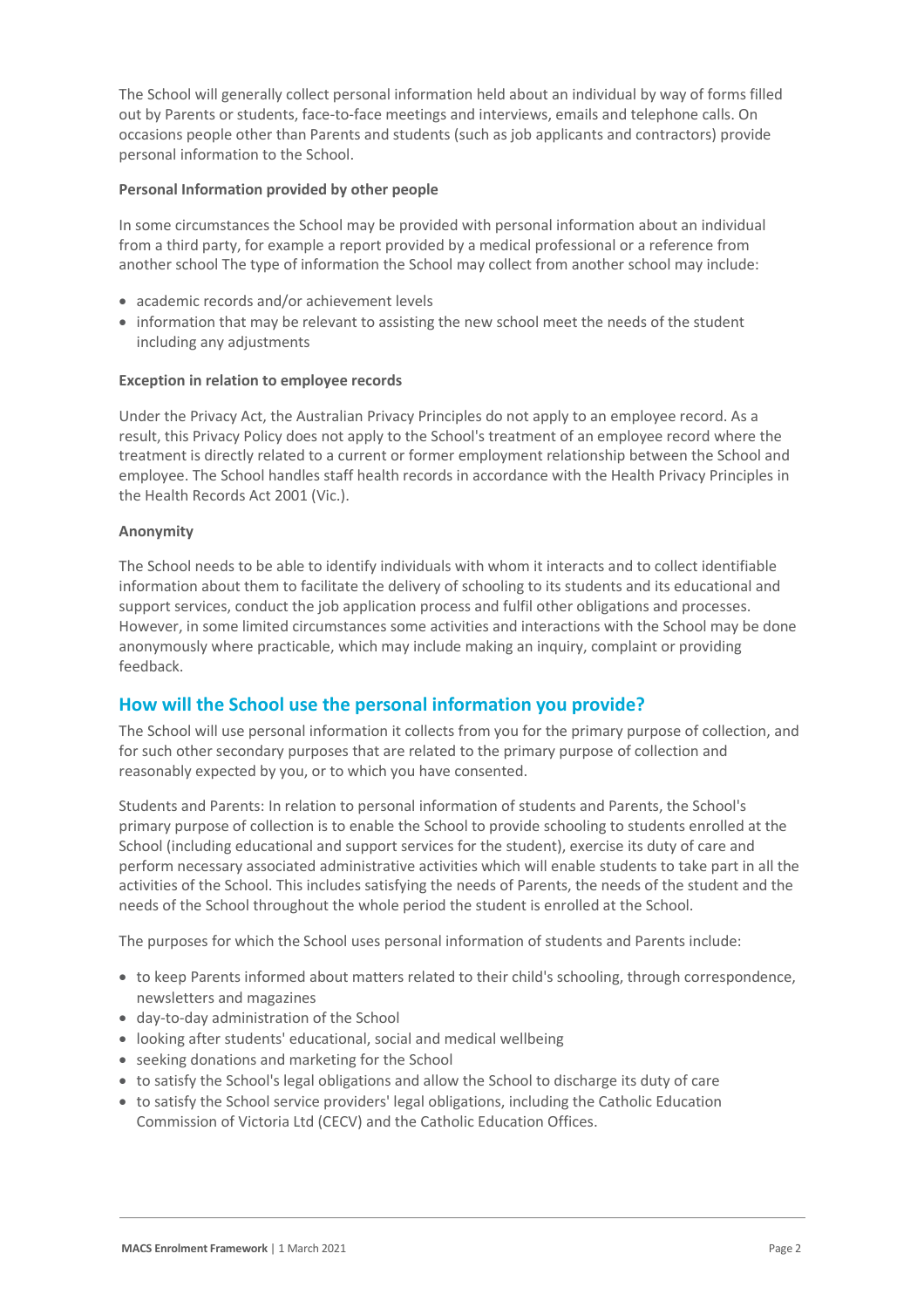In some cases where the School requests personal information about a student or Parent, if the information requested is not provided, the School may not be able to enrol or continue the enrolment of the student or permit the student to take part in a particular activity.

#### **Job applicants and contractors**

In relation to personal information of job applicants and contractors, the School's primary purpose of collection is to assess and (if successful) to engage the applicant, or contractor, as the case may be.

The purposes for which the School uses personal information of job applicants and contractors include:

- administering the individual's employment or contract, as the case may be
- for insurance purposes
- seeking donations and marketing for the School
- satisfying the School's legal obligations, for example, in relation to child protection legislation.

#### **Volunteers**

The School also obtains personal information about volunteers who assist the School in its functions or conduct associated activities, such as [include any alumni associations], to enable the School and the volunteers to work together, to confirm their suitability and to manage their visits.

#### **Counsellors**

The School contracts with external providers to provide counselling services for some students. The principal may require the Counsellor to inform him or her or other teachers of any issues the principal and the Counsellor believe may be necessary for the School to know for the well- being or development of the student who is counselled or other students at the School.

#### **Parish**

The School may disclose limited personal information to the school parish to facilitate religious and sacramental programs, and other activities such as fundraising.

#### **Marketing and fundraising**

The School treats marketing and seeking donations for the future growth and development of the School as an important part of ensuring that the School continues to provide a quality learning environment in which both students and staff thrive. Personal information held by the School may be disclosed to organisations that assist in the School's fundraising, for example, the School's Foundation or alumni organisation [or, on occasions, external fundraising organisations].

Parents, staff, contractors and other members of the wider School community may from time to time receive fundraising information. School publications, like newsletters and magazines, which include personal information and sometimes people's images, may be used for marketing purposes.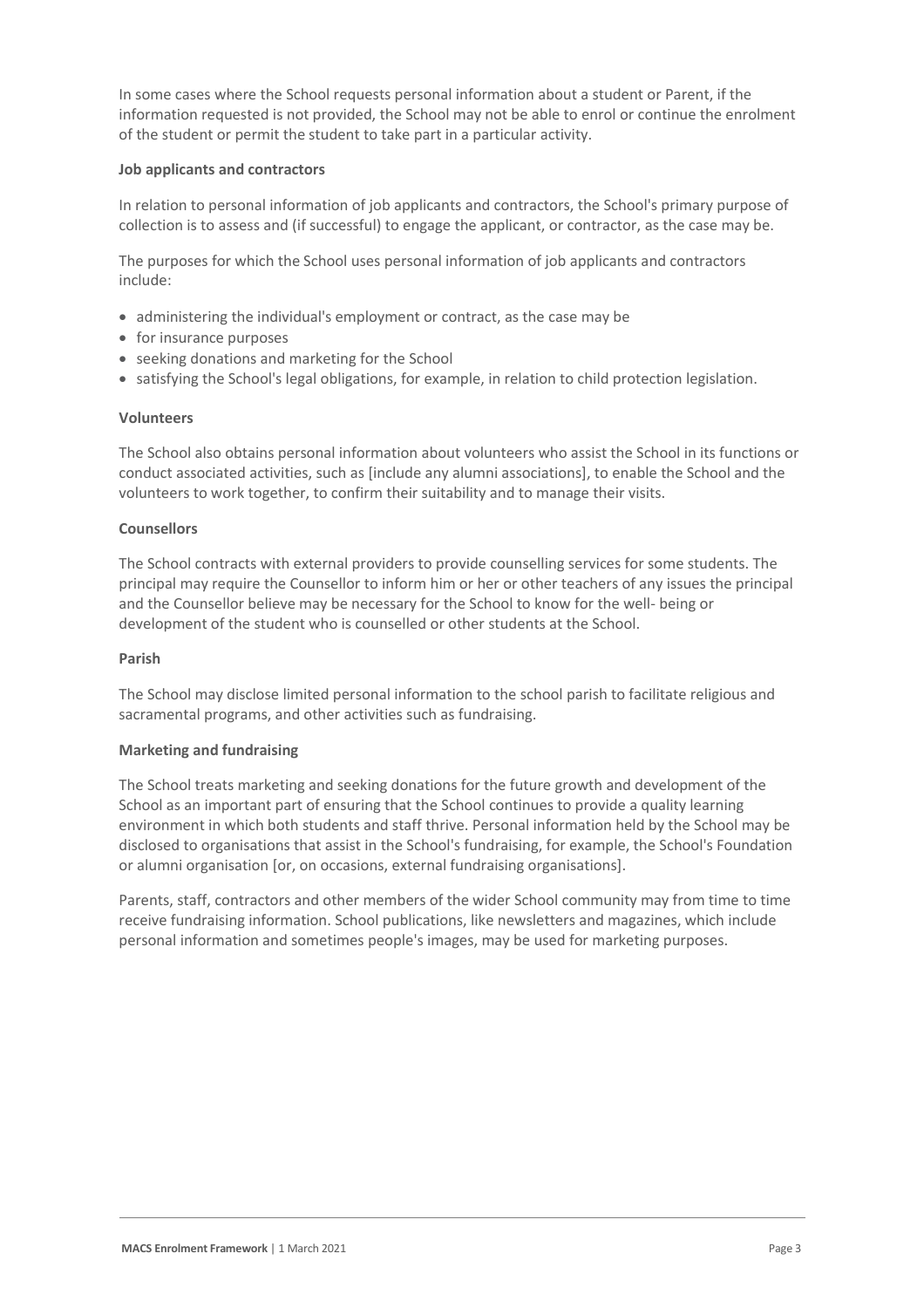# **Who might the School disclose personal information to and store your information with?**

The School may disclose personal information, including sensitive information, held about an individual for educational, administrative and support purposes. This may include to:

- School service providers which provide educational, support and health services to the School, (either at the School or off campus) including the Catholic Education Commission of Victoria Ltd (CECV), Catholic Education Offices, specialist visiting teachers, volunteers, counsellors, sports coaches and providers of learning and assessment tools
- third party service providers that provide online educational and assessment support services, document and data management services, training and support services, hosting services, and software-as-a-services applications (such as the Integrated Catholic Online Network (ICON) and Google's G Suite)
- CECV and Catholic Education offices to discharge its responsibilities under the Australian Education Regulation 2013 (Regulation) and the Australian Education Act 2013 (Cth) (AE Act) relating to students with a disability
- other third parties which the school uses to support or enhance the educational or pastoral care services for its students or to facilitate communications with Parents
- another school including to its teachers to facilitate the transfer of a student
- Federal and State government departments and agencies
- health service providers
- recipients of School publications, such as newsletters and magazines
- student's parents or guardians and their emergency contacts
- assessment and educational authorities including the Australian Curriculum, Assessment and Reporting Authority
- anyone to whom you authorise the School to disclose information
- anyone who we are required or authorised to disclose the information to by law, including child protection laws.

## **Nationally Consistent Collection of Data on School Students with Disability**

The school is required by the Federal Australian Education Regulation (2013) and Australian Education Act 2013 (Cth) (AE Act) to collect and disclose certain information under the Nationally Consistent Collection of Data (NCCD) on students with a disability. The school provides the required information at an individual student level to the Catholic Education Offices and the CECV, as an approved authority. Approved authorities must comply with reporting, record keeping and data quality assurance obligations under the NCCD. Student information provided to the federal government for the purpose of the NCCD does not explicitly identify any student.

## **Sending and storing information overseas**

The School may disclose personal information about an individual to overseas recipients, for instance, to facilitate a school exchange. However, the School will not send personal information about an individual outside Australia without:

- obtaining the consent of the individual; or
- otherwise complying with the Australian Privacy Principles or other applicable privacy legislation.

The School may from time to time use the services of third party online service providers (including for the delivery of services and third party online applications, or Apps relating to email, instant messaging and education and assessment, such as Google's G Suite, including Gmail) which may be accessible by you. Some personal information [including sensitive information] may be collected and processed or stored by these providers in connection with these services. These online service providers may be located in or outside Australia.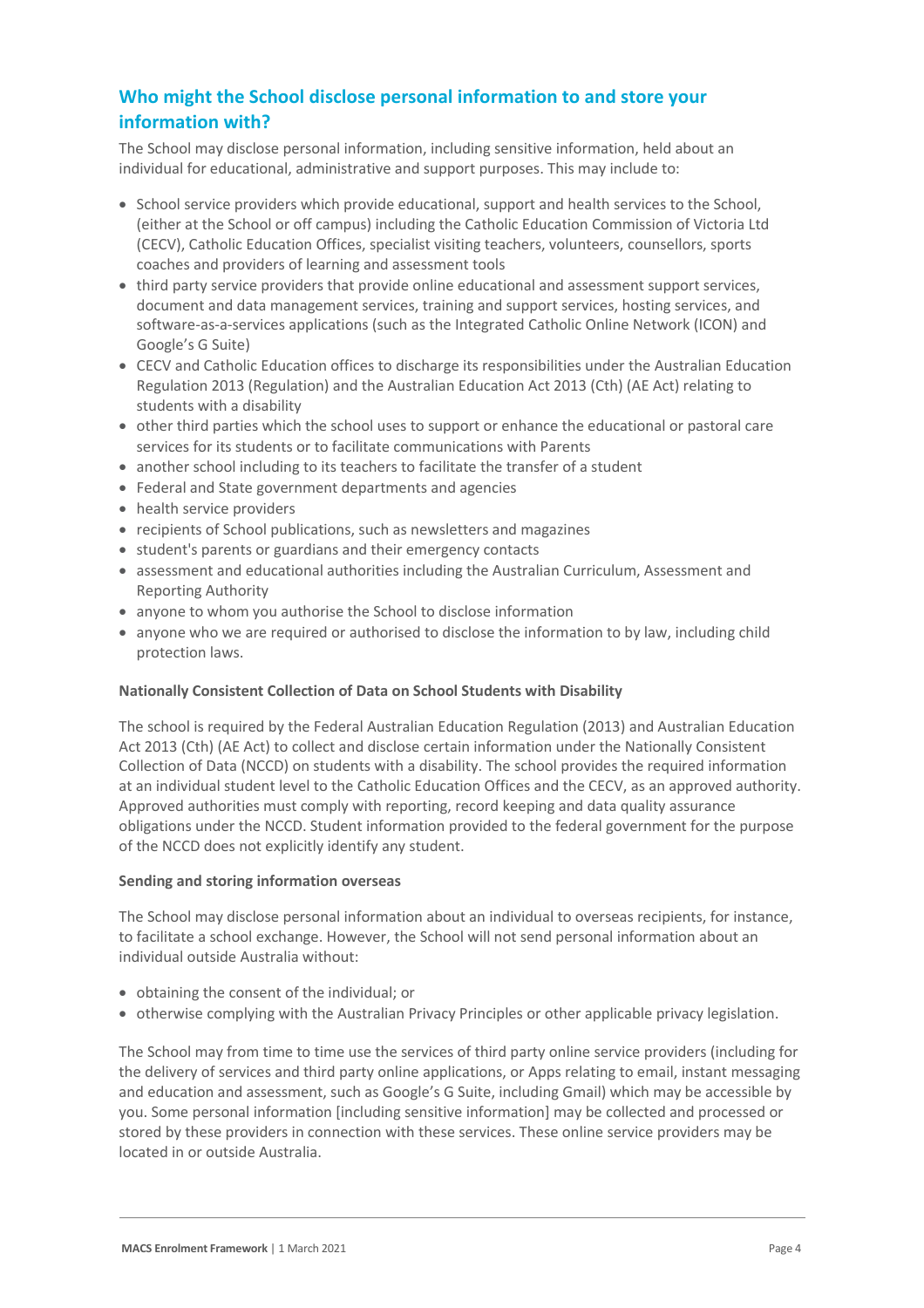School personnel and the school's service providers, and the CECV and its service providers, may have the ability to access, monitor, use or disclose emails, communications (e.g. instant messaging), documents and associated administrative data for the purposes of administering the system and services ensuring their proper use.

The school makes reasonable efforts to be satisfied about the security of any personal information that may be collected, processed and stored outside Australia, in connection with any cloud and third party services and will endeavour to ensure the cloud is located in countries with substantially similar protections as the APPs.

The countries in which the servers of cloud service providers and other third party service providers are located may include:

 [List countries or regions to the extent possible or provide a link to the list which may be updated as required]

Where personal and sensitive information is retained by a cloud service provider on behalf of CECV to facilitate Human Resources and staff administrative support, this information may be stored on servers located in or outside Australia.

# **How does the School treat sensitive information?**

In referring to 'sensitive information', the School means: information relating to a person's racial or ethnic origin, political opinions, religion, trade union or other professional or trade association membership, philosophical beliefs, sexual orientation or practices or criminal record, that is also personal information; health information and biometric information about an individual.

Sensitive information will be used and disclosed only for the purpose for which it was provided or a directly related secondary purpose, unless you agree otherwise, or the use or disclosure of the sensitive information is allowed by law.

#### **Management and security of personal information**

The School's staff are required to respect the confidentiality of students' and Parents' personal information and the privacy of individuals.

The School has in place steps to protect the personal information the School holds from misuse, interference and loss, unauthorised access, modification or disclosure by use of various methods including locked storage of paper records and password access rights to computerised records. This includes responding to any incidents which may affect the security of the personal information it holds. If we assess that anyone whose information is affected by such a breach is likely to suffer serious harm as a result, we will notify them and the Office of the Australian Information Commissioner of the breach.

It is recommended that parents and the school community adopt secure practices to protect themselves. You should ensure that all passwords you use are strong and regularly updated and that your log in details are kept secure. Do not share your personal information with anyone without first verifying their identity and organisation. If you believe any of your personal information has been compromised, please let the School know immediately.

#### **Access and correction of personal information**

Under the Privacy Act and the Health Records Act, an individual has the right to seek and obtain access to any personal information and health records respectively which the School holds about them and to advise the School of any perceived inaccuracy. Students will generally be able to access and update their personal information through their Parents, but older students may seek access and correction themselves.